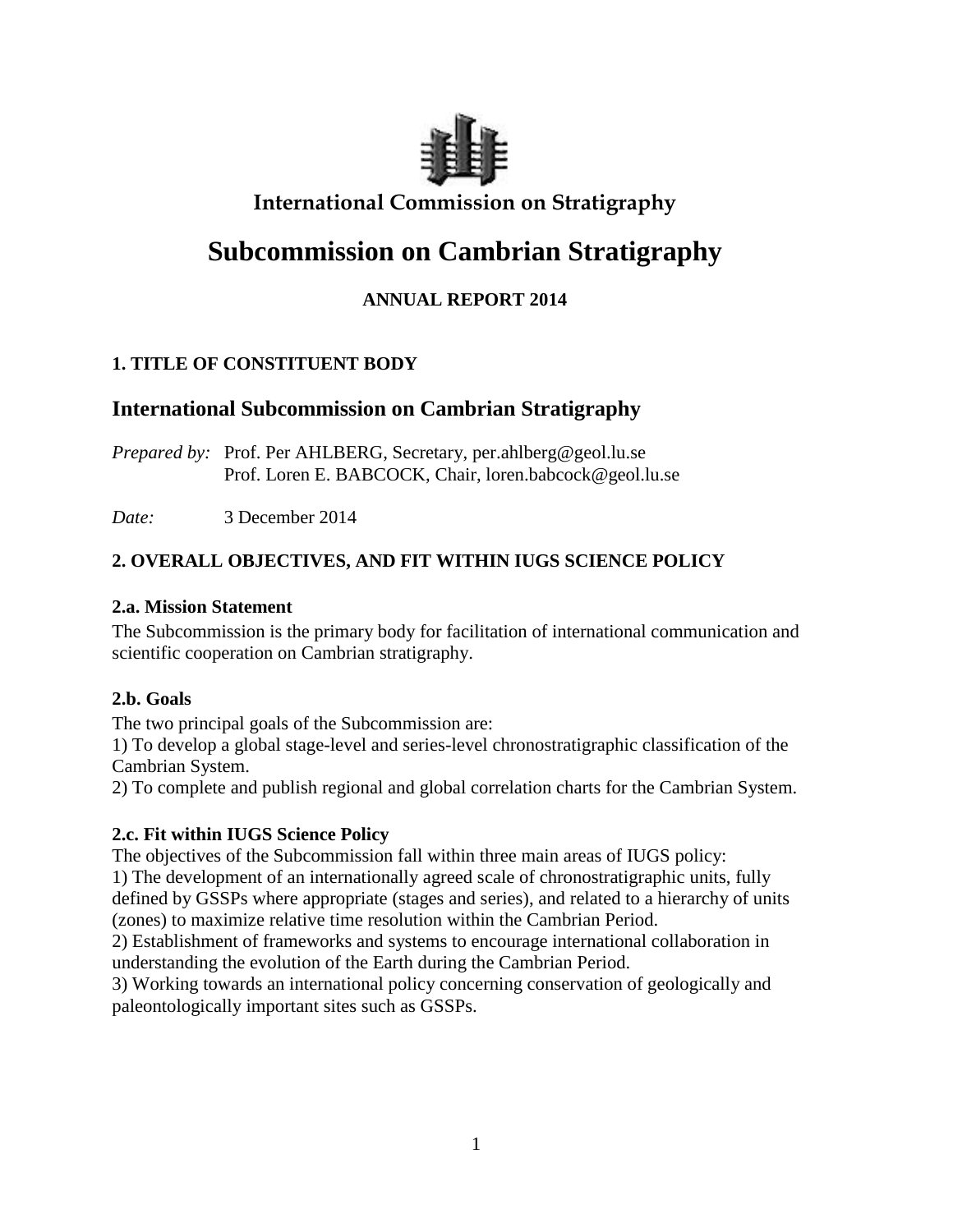# **3. CHIEF ACCOMPLISHMENTS AND PRODUCTS IN 2014**

## **3.a. List of major publication of Subcommission work (books, special volumes, key scientific papers)**

#### **1) The 19th International Field Conference on Cambrian Stage Subdivision, Morocco**

The 19th International Field Conference on Cambrian Stage Subdivisions was held in association with a meeting of the Ediacaran Subcommission (ISES) in September 2014 in Ouarzazate, Morocco. Chief organizers for the conference were J. Javier Álvaro, Sébastian Clausen, and Léa Devaere. An abstract volume and a field guide (*Stratigraphic overview of the Ediacaran and Cambrian from the Anti-Atlas, Morocco*. University of Lille 1, France. 85 pp.) and a special issue (*Geological Evolution of the Ediacaran and Cambrian in the High Atlas and Anti-Atlas Ranges, Morocco*) of *Journal of African Earth Sciences* were published. A theme issue of *Annales de Paléontologie* containing papers resulting from presentations at the meeting is in progress. This issue will be published under the lead editorship of Sébastian Clausen, J. Javier Álvaro and Léa Devaere.

## **2) Field Workshop on Cambrian Stage Subdivision, China**

A field workshop was held in association with meetings of the Ordovician and Silurian subcommissions in August 2014 in Kunming, China. The meeting was organized under International Geoscience Programme Project 591, with Zhan Renbin as the chief organizer. A volume with extended summaries of talks (*IGCP 591 Field Workshop 2014, Kunming China, 12*–*21 August 2014, Extended Summary*. Nanjing University Press. 246 pp.) and a field guide were published. A proceedings volume containing papers resulting from presentations at the meeting will be published in *Palaeoworld*.

#### **3) The Cambrian GSSP**

To facilitate global correlation of the Cambrian base and ensure nomenclatural stability to the extent possible, discussion of the merits and perceived weaknesses of the Cambrian GSSP is sought. Possible solutions to the problems surrounding the current GSSP definition are addressed in a paper published in 2014 (Babcock, L.E. et al.: Proposed reassessment of the Cambrian GSSP. *Journal of African Earth Sciences 98*, 3–10) in hopes that the global scientific community will actively participate in developing a well-reasoned and practical solution that will stand the test of time.

# **4) ISCS Webpage**

The Cambrian Subcommission's webpage was updated in 2014. The webpage accounts for the many important changes that have occurred with respect to global chronostratigraphy of the Cambrian System, and includes updated contact information, lists of important publications, and other essential information.

#### **3.b. Problems encountered**

The principal difficulties encountered in 2014 were: 1, obtaining funding to support basic research on key stratigraphic intervals (potential GSSP horizons and sections); and 2, obtaining funding to support travel. A modest increase in funding for the coming year would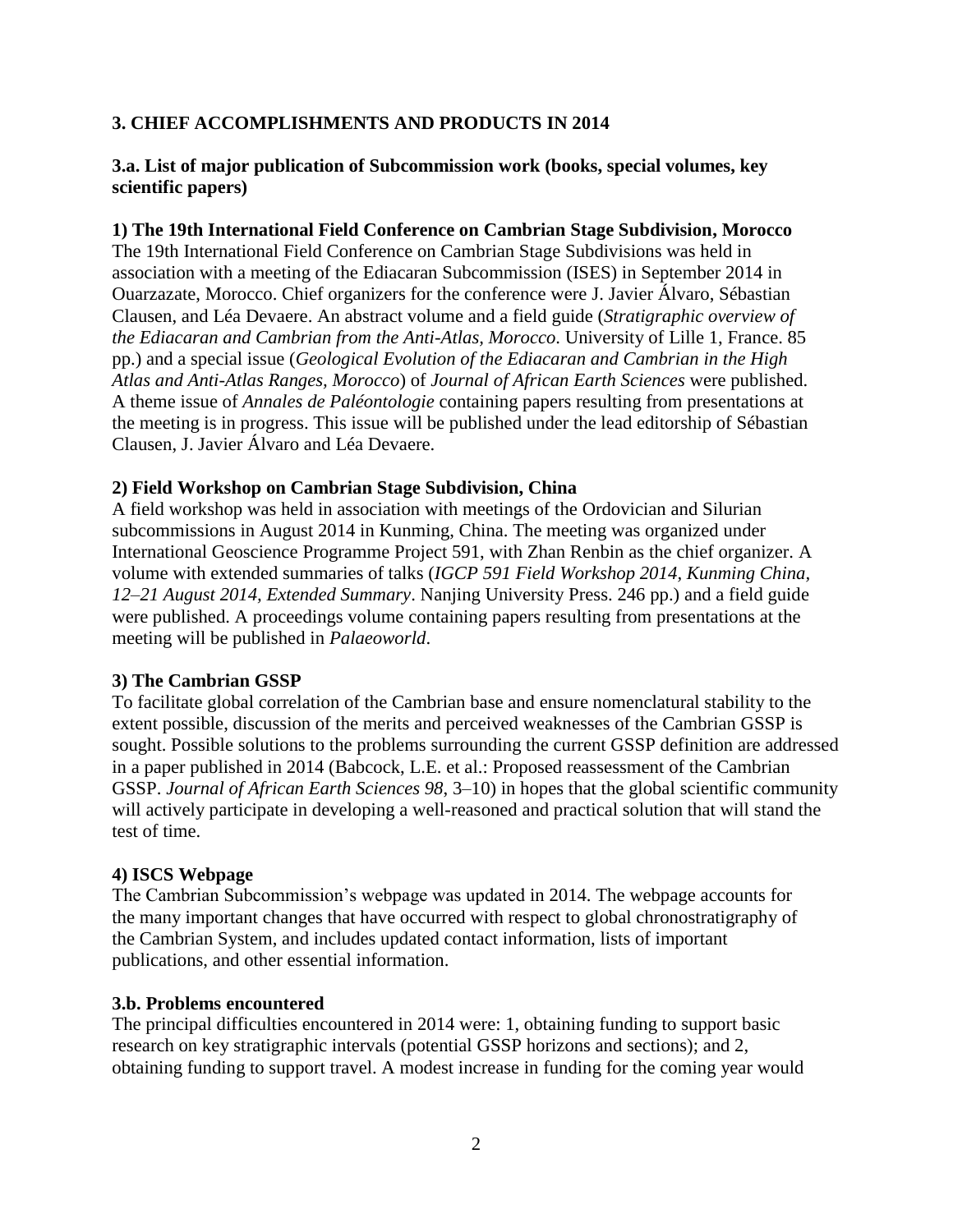be of great benefit to members of some of the Working Groups on key horizons who have limited access to funding through nationally competitive research grants.

# **4. OBJECTIVES AND WORK PLAN FOR NEXT YEAR (2015)**

In 2015 the Cambrian Subcommission will continue work toward defining GSSPs for provisional stages 2, 3, 4, 5, and 10. In addition, the Subcommission will examine issues surrounding possible redefinition of the Cambrian GSSP.

## **Specific GSSP Focus for 2015**

Within the next year, we hope to make a decision on provisional Stage 5 (and Series 3). Earnest work toward definition of a GSSP for the base of provisional Stage 5 has been ongoing for several years, and it is hoped that the work will be finalized within the next year. Secondly, we hope to arrive at a decision on how to define provisional Stage 10 in 2015 or 2016.

## **5. SUMMARY OF EXPENDITURES IN 2014**

## INCOME

| Carried forward from 2013                                                                          | 0.00      |
|----------------------------------------------------------------------------------------------------|-----------|
| <b>ICS</b> Allocation                                                                              | \$3666.70 |
| SUBTOTAL 2014 income                                                                               | \$3666.70 |
| <b>EXPENDITURE FROM 2014 BUDGET</b>                                                                |           |
| Contribution to officer's travel expenses<br>(actual travel expenses exceeded the budget slightly) | \$3666.70 |
| SUBTOTAL 2014 expenditures                                                                         | \$3666.70 |
| To be carried forward to 2014                                                                      |           |

# **6. BUDGET REQUESTS AND ICS COMPONENT FOR 2015**

In order to accelerate the pace of work in establishing GSSPs within the Cambrian, we request a modest increase in funds from ICS as compared to previous years. This will be especially important in 2015 because of the need for Voting Members of the Subcommission to be present at the ISCS field meeting in Newfoundland, where we will have the opportunity to examine and discuss the Cambrian GSSP. The proposed increased funding is also targeted at field research on key sections by Working Group members and young scientists. Also, we request support for Voting Members to attend the Strati2 meeting in Graz, Austria, where the Subcommission will be sponsoring a symposium on the Cambrian GSSP problem.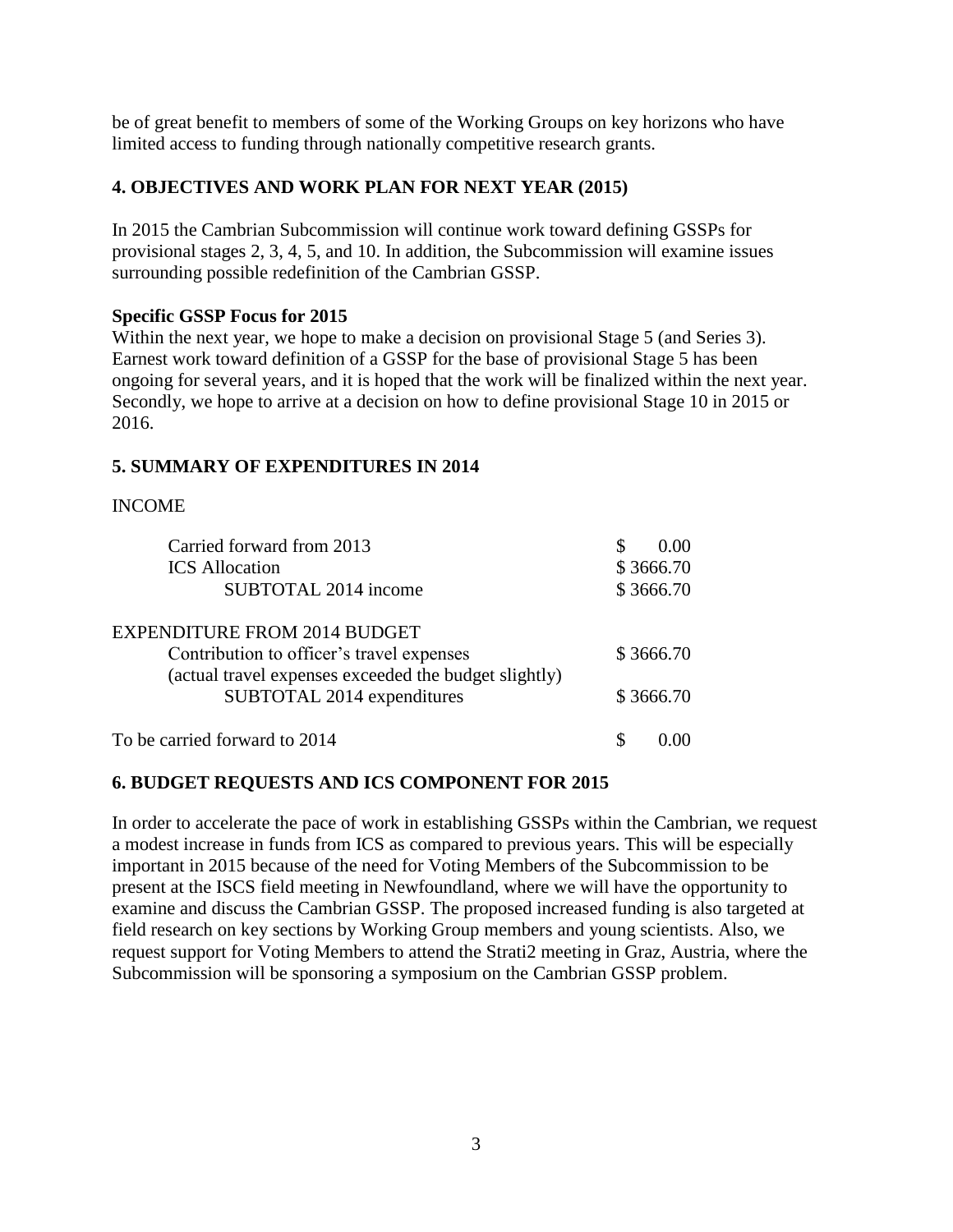| <b>INCOME</b>                                              |            |
|------------------------------------------------------------|------------|
| Carry-over from 2014                                       | \$<br>0.00 |
| PLANNED EXPENDITURES FOR 2015                              |            |
| Preparation for the 20th Cambrian Stage Subdivision        | \$1000.00  |
| Working Group Conference in Newfoundland                   |            |
| Executive and VMs travel costs, Cambrian                   |            |
| Subcommission field meeting                                | \$3000.00  |
| Support for 2 young scientists to attend the field meeting | \$2000.00  |
| General office expenses                                    | 100.00     |
| TOTAL 2015 PLANNED EXPENSES                                | \$6100.00  |
| <b>ICS 2015 BUDGET REQUEST</b>                             | \$6100.00  |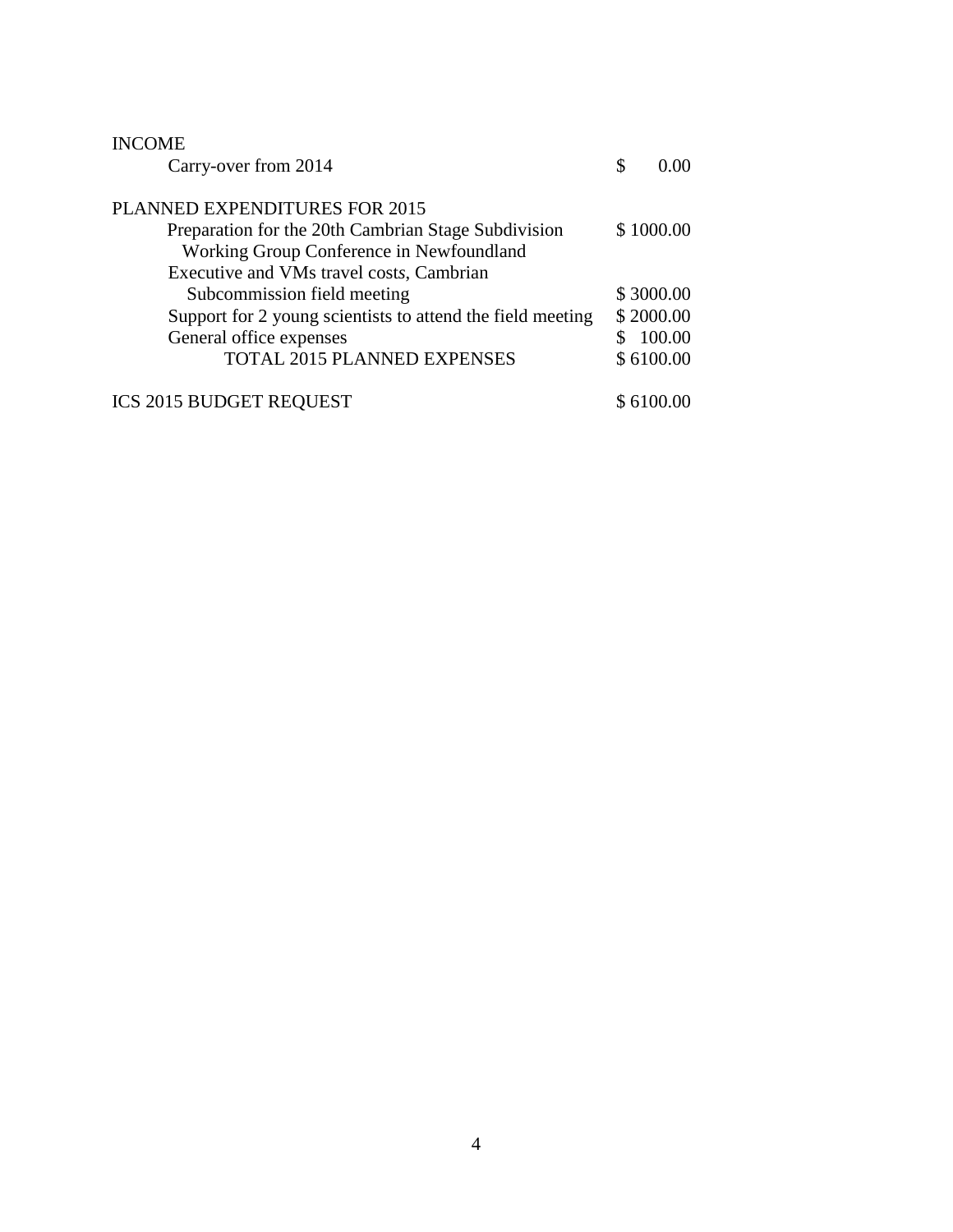# **APPENDICES**

# **7. CHIEF ACCOMPLISHMENTS OVER PAST FIVE YEARS (2010–2014)**

- From 2010 to 2014 the Cambrian Stage Subdivision Working Group has made five reconnaissance visits to sections in association with international field conferences. Areas visited are the Czech Republic and Germany (2010), the southern Great Basin, USA (2011), Guizhou, China (2012), Scandinavia (2013), and Morocco and South China (2014).
- In association with each of the field conferences, regional and/or global correlation charts have been published in technical papers.
- The Cambrian Subcommission has devised a plan for subdividing the Cambrian System into four series and 10 stages. The two lower series will embrace two stages each, and the upper two series will embrace three stages each. Through 2007, two series (Terreneuvian and Furongian) and four stages (Fortunian, Drumian, Guzhangian, and Paibian) had been ratified. Since that time, one stage, the Jiangshanian has been ratified (2011).
- Beginning with the Jiangshanian Stage, the Cambrian Subcommission has been interested in establishing ASSPs. An ASSP for the Jiangshanian was approved in 2012.

# **8. OBJECTIVES AND WORK PLAN FOR NEXT FOUR YEARS (2015–2018)**

- The principal objective of the Subcommission for 2015 is to narrow possibilities for horizons and GSSP stratotypes for the remaining undefined stages, which are provisionally identified as stages 2, 3, 4, 5, and 10.
- The ISCS has developed a prioritized plan for formalizing definition of the remaining undefined GSSPs. The plan is:
	- 1) Within the next year, provisional Stage 5 is expected to be defined.
	- 2) Provisional Stage 10 is expected to be defined next, but a decision on a GSSP is likely to be at least one or two years away.
	- 3) Following a decision on Stage 10, provisional stages 2, 3, and 4, are expected to be defined in rapid succession. A decision on the preferred GSSP horizon of any one of the three stages will restrict choices for the remaining two stages, so the ISCS is approaching work toward definition of the three stages as closely linked.
	- 4) A more long-term objective is re-examination of the Cambrian System (Terreneuvian Series, Fortunian Stage) GSSP. Imprecision in correlating the lower boundary of the Cambrian System has been encountered on all paleocontinents, and the ISCS is now engaged in seeking a practical solution to remedy the problem (see Babcock, L.E. et al. 2014: Proposed reassessment of the Cambrian GSSP. *Journal of African Earth Sciences 98*, 3–10). A decision on how to proceed with the Cambrian GSSP is expected to be made following ratification of GSSPs for stages 2, 3, and 4.

# **9. ORGANIZATION AND SUBCOMMISSION MEMBERSHIP**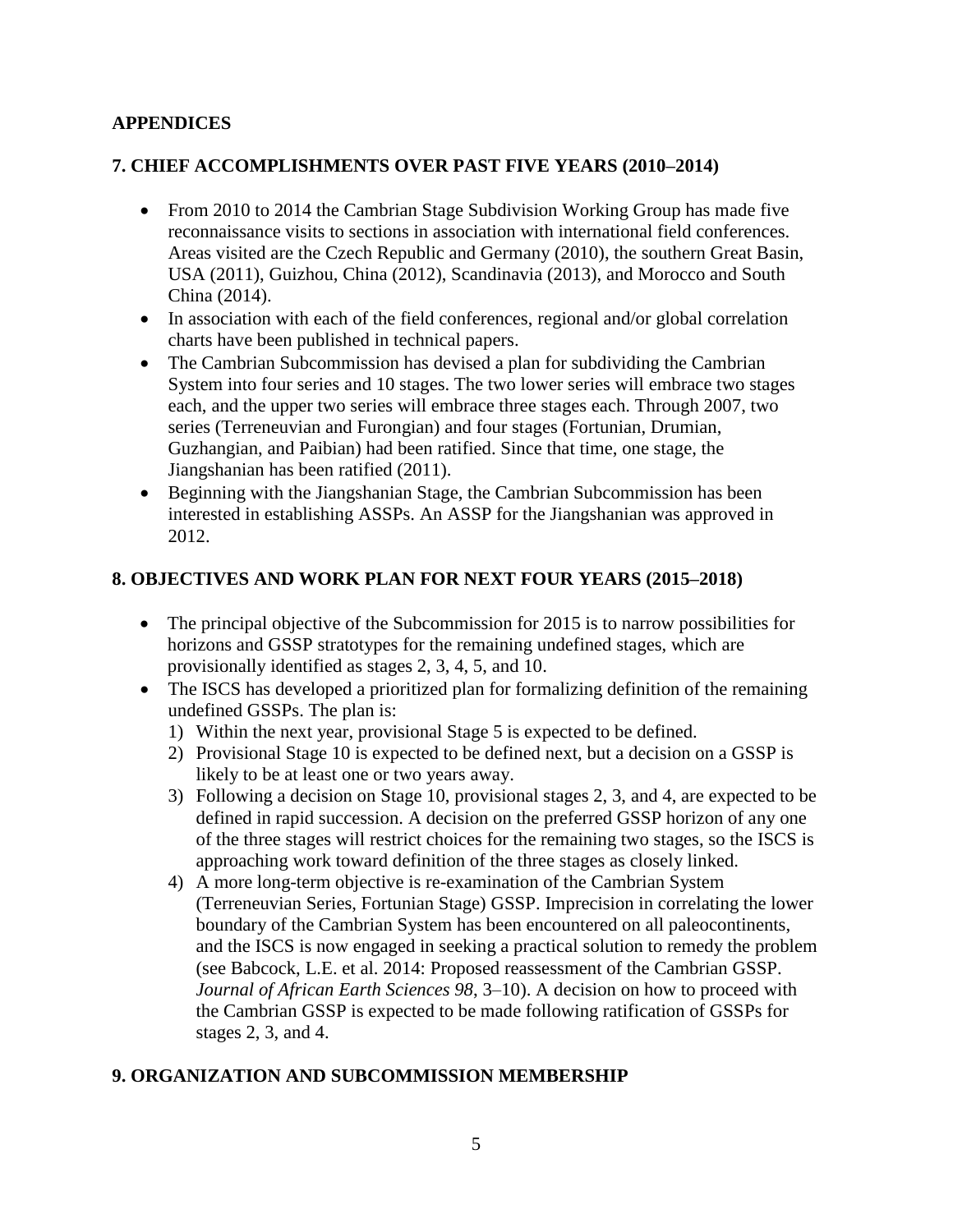**9.a. Names and Addresses of Current Officers and Voting Members** *Subcommission officers (2012–2016)*

*Chairman:*Loren E. Babcock (USA, Sweden) [loren.babcock@geol.lu.se](mailto:loren.babcock@geol.lu.se) *Vice-Chair:* Xingliang Zhang (China) [xzhang69@nwu.edu.cn](mailto:xzhang69@nwu.edu.cn) *Secretary:* Per Ahlberg (Sweden) [per.ahlberg@geol.lu.se](mailto:per.ahlberg@geol.lu.se)

# *List of Voting Members (including officers) for 2012–2016*

1) Per Ahlberg, Lund, Sweden [per.ahlberg@geol.lu.se](mailto:per.ahlberg@geol.lu.se)

- 2) José-Javier Álvaro, Villeneuve d'Ascq, Spian [jose-javier.alvaro@uni-lille1.fr,](mailto:jose-javier.alvaro@uni-lille1.fr) alvarobjj@cab.inta-csis.se
- 3) Loren E. Babcock, Columbus, USA, and Lund, Sweden [loren.babcock@geol.lu.se,](mailto:loren.babcock@geol.lu.se) lbabcock@ccad.edu
- 4) Gabriella Bagnoli, Pisa, Italy [bagnoli@dst.unipi.it](mailto:bagnoli@dst.unipi.it)
- 5) Duck K. Choi, Seoul, Korea [dkchoi@snu.ac.kr](mailto:dkchoi@snu.ac.kr)
- 6) Olaf Elicki, Freiberg, Germany [elicki@geo.tu-freiberg.de](mailto:elicki@geo.tu-freiberg.de)
- 7) Gerd Geyer, Germany [gerd.geyer@mail.uni-wuerzburg.de.](mailto:gerd.geyer@mail.uni-wuerzburg.de)
- 8) Rodolfo Gozalo, Valencia, Spain [rodolfo.gozalo@uv.es](mailto:rodolfo.gozalo@uv.es)
- 9) James B. Jago, Mawson Lakes, Australia [jim.jago@unisa.edu.au](mailto:jim.jago@unisa.edu.au)
- 10) Pierre D. Kruse, Darwin, Australia [archaeo.kruse@gmail.com](mailto:archaeo.kruse@gmail.com)
- 11) Linda B. McCollum, Cheney, Washington, USA [lmccollum@ewu.edu](mailto:lmccollum@ewu.edu)
- 12) Malgorzata Moczydlowska-Vidal, Sweden [malgo.vidal@pal.uu.se](mailto:malgo.vidal@pal.uu.se)
- 13) Elena B. Naimark, Moscow, Russia [naimark@paleo.ru](mailto:naimark@paleo.ru)
- 14) Tatyana V. Pegel, Novosibirsk, Russia [pegel@mail.ru](mailto:pegel@mail.ru)
- 15) Shanchi Peng, Nanjing, China [scpeng@nigpas.ac.cn](mailto:scpeng@nigpas.ac.cn)
- 16) Leonid Popov, Wales, UK leonid.popov@museumwales.ac.uk
- 17) Brian R. Pratt, Saskatchewan, Canada [brian.pratt@usask.ca](mailto:brian.pratt@usask.ca)
- 18) Matthew R. Saltzman, Columbus, Ohio, USA [saltzman.11@osu.edu](mailto:saltzman.11@osu.edu)
- 19) Michael Steiner, Berlin Germany [michael.steiner@FU-Berlin.de](mailto:michael.steiner@FU-Berlin.de)
- 20) Alexey I. Varlamov, Moscow, Russia [varlamov@sniiggims.ru.vcf](mailto:varlamov@sniiggims.ru.vcf)
- 21) Mark Webster, Chicago, Illinois, USA [mwebster@geosci.uchicago.edu](mailto:mwebster@geosci.uchicago.edu)
- 22) Xingliang Zhang, Xi'an, China [xzhang69@nwu.edu.cn](mailto:xzhang69@nwu.edu.cn)
- 23) Maoyan Zhu, Nanjing, China [myzhu@nigpas.ac.cn](mailto:myzhu@nigpas.ac.cn)
- 24) Anna Zylinska, Warsaw, Poland [anna.zylinska@uw.edu.pl](mailto:anna.zylinska@uw.edu.pl)

#### **9.b. List of Working (Task) Groups and their officers**

- 1. WG on Stage 10 GSSP, chaired by Per Ahlberg (Sweden)
- 2. WG on Stage 5 GSSP, chaired by Linda B. McCollum (USA)
- 3. WG on Stage 4 GSSP, chaired by James B. Jago (Australia)
- 4. WG on Stage 3 GSSP, chaired by Xingliang Zhang (China)
- 5. WG on Stage 2 GSSP, chaired by Michael Steiner (Germany)